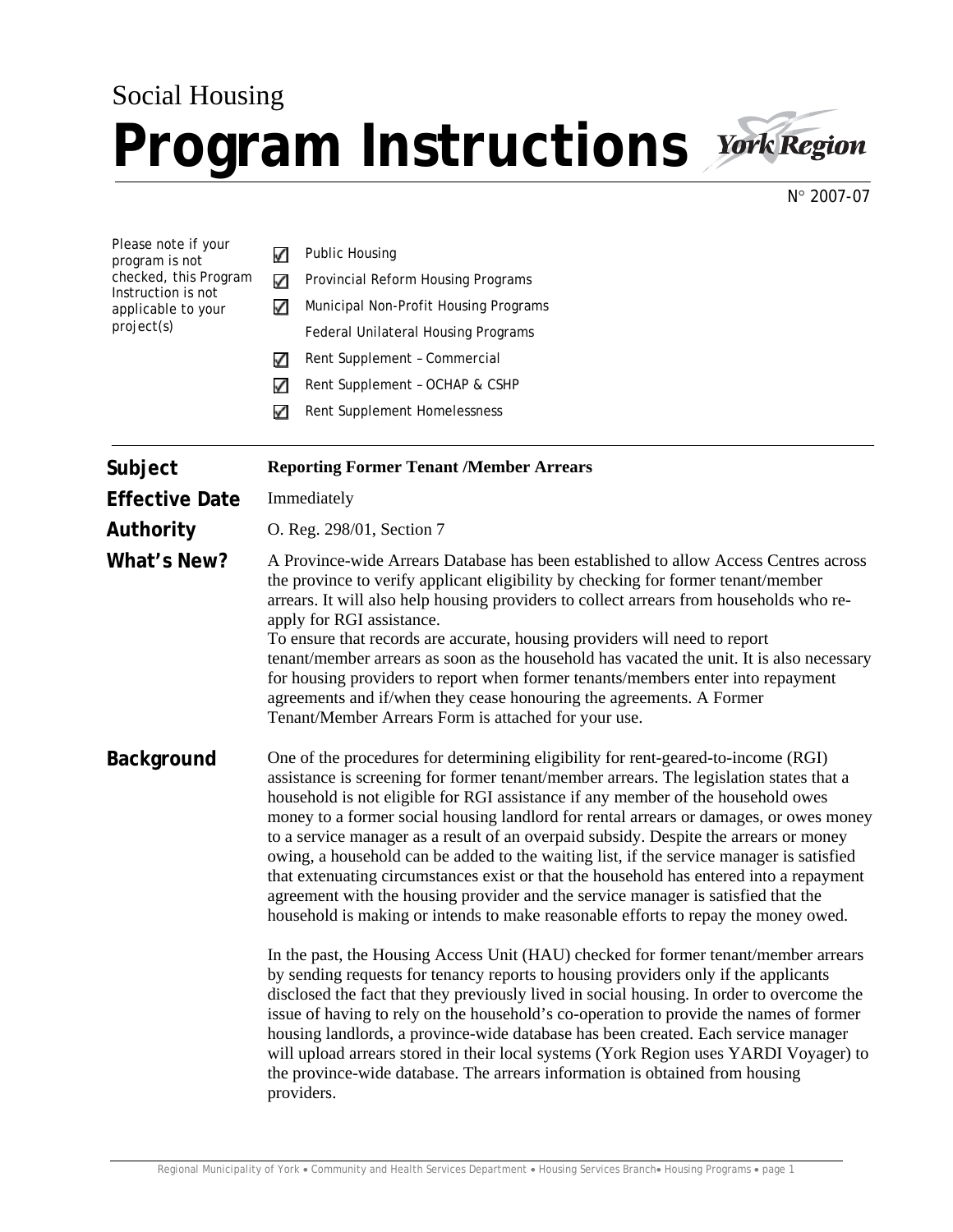| <b>What You</b><br>Need To Do  | 1. When a household moves out owing any arrears (including damages and<br>overpaid subsidies), notify the Housing Access Unit (HAU) using the *Former<br>Tenant/Member Arrears Form. This form should be submitted within 30 days of<br>the move-out. If you discover after the 30 day period that the arrears amount<br>needs to be adjusted (e.g. damages were higher than reported), report the<br>change right away. |  |  |
|--------------------------------|--------------------------------------------------------------------------------------------------------------------------------------------------------------------------------------------------------------------------------------------------------------------------------------------------------------------------------------------------------------------------------------------------------------------------|--|--|
|                                | 2. When you enter into a repayment agreement with a former tenant/member,<br>advise the HAU. There is a section in the Former Tenant/Member Arrears Form<br>that addresses repayment agreements.                                                                                                                                                                                                                         |  |  |
|                                | 3. If a household ceases to honour their repayment agreement or pays the debt in<br>full, notify the HAU.                                                                                                                                                                                                                                                                                                                |  |  |
|                                | 4. Before offering a unit to an RGI applicant, check the YARDI memo notes to<br>determine if the household is in arrears or to check the status of any repayment<br>schedule. You can also contact the HAU if you have any questions.                                                                                                                                                                                    |  |  |
|                                | * You can get the form from the York Region Website: www.york.ca, in the<br>Information for Housing Providers Section, under Forms. You can complete it in Word<br>format and e-mail to yvonne-farrell-stinson@york.ca or download and fax to the HAU<br>at 905-830-5023.                                                                                                                                                |  |  |
| What the<br><b>HAU Will Do</b> | Check the province-wide database for each RGI applicant household at the time<br>of application and at the time of annual updates to determine if there are arrears<br>owing.                                                                                                                                                                                                                                            |  |  |
|                                | Inform the household that they are not eligible for the waiting list if they owe<br>٠<br>arrears and that they must contact the housing provider to pay the debt in full or<br>to enter into a repayment agreement with the housing provider.                                                                                                                                                                            |  |  |
|                                | Add the household to the waiting list if they provide proof that the arrears have<br>been paid or if they submit a copy of the repayment agreement signed by<br>themselves and the housing provider.                                                                                                                                                                                                                     |  |  |
|                                | Advise a household that fails to honour their repayment agreement that they are<br>no longer eligible to be on the waiting list and advise them of their right to an<br>Internal Review of the decision.                                                                                                                                                                                                                 |  |  |
|                                | Enter the arrears data received from housing providers into YARDI and upload<br>٠<br>the information monthly to the province-wide database.                                                                                                                                                                                                                                                                              |  |  |
|                                |                                                                                                                                                                                                                                                                                                                                                                                                                          |  |  |